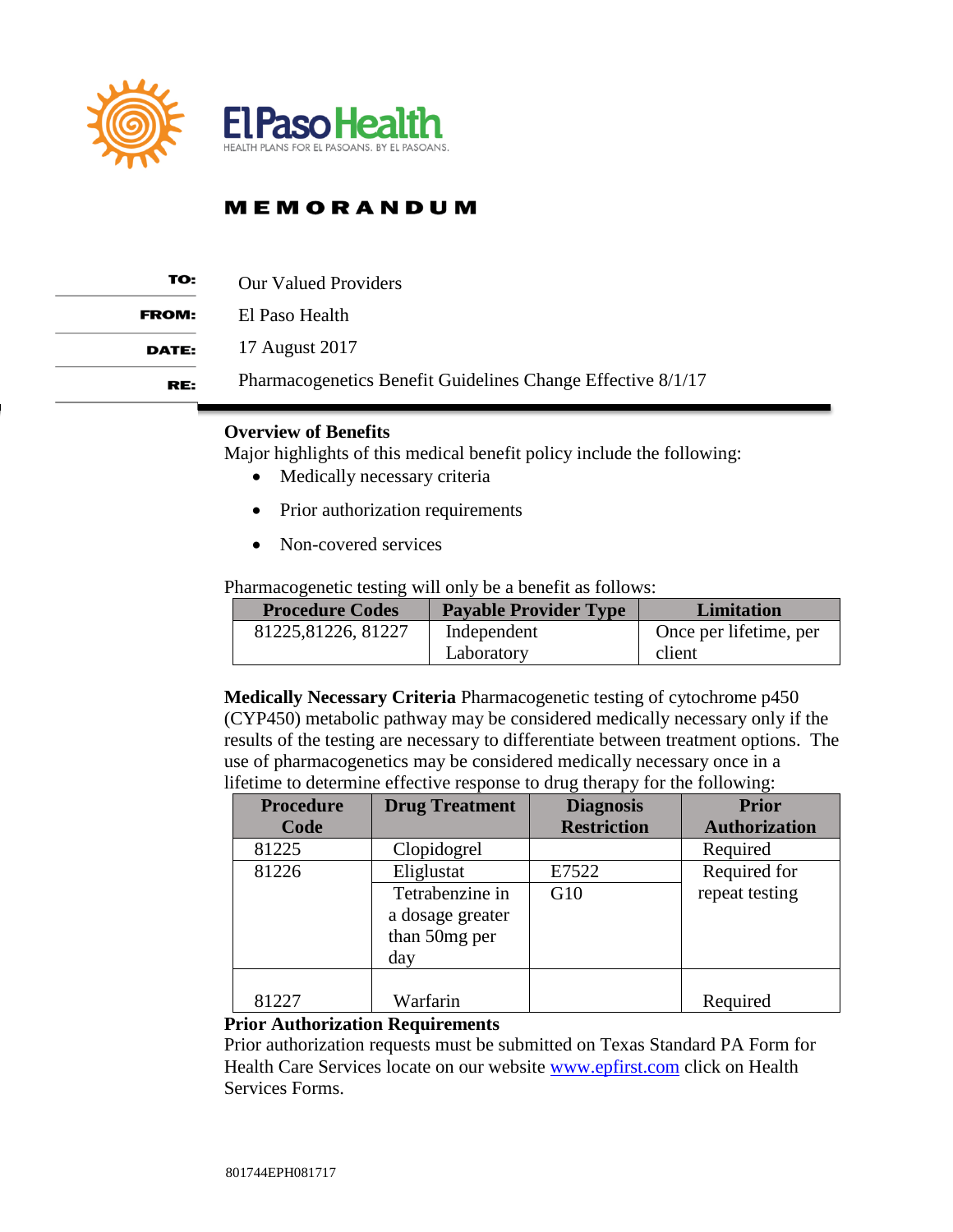

**Procedure Code 81225 - Testing of Polymorphic 2C19** Prior authorization is required for pharmacogenetic testing of polymorphic 2C19. The test may be considered medically necessary when all of the following conditions are met:

- The client has never received genetic testing of the 2C19 alleles.
- The client has never received clopidogrel treatment.
- The clopidogrel treatment will be used for one of the following diseases or conditions:
	- o ST elevated and non-ST elevated myocardial infarction (STEMI and NSTEMI)
	- o Subsequent STEMI and NSTEMI
	- o Dressler's syndrome
	- o Unstable angina
	- o Cerebral infarction due to embolism of cerebral arteries
	- o Occlusion and stenosis of cerebral arteries, not resulting in cerebral infarction
	- o Peripheral vascular disease, including unspecified

**Procedure Code 81226 - Testing of Polymorphic 2D6** Prior authorization is not required for the initial pharmacogenetic testing of polymorphic 2D6 that is performed on a client. Prior authorization is required for repeat testing.

**Procedure Code 81227 - Testing of Polymorphic 2C9** Prior authorization is required for pharmacogenetic testing of polymorphic 2C9. The test may be considered medically necessary when all of the following conditions are met:

- The client has never received genetic testing of the 2C9 alleles
- The client has never received warfarin (vitamin K antagonists) treatment
- The Warfarin treatment will be used for one of the following diseases or conditions:

o Irregular heartbeat or rhythm

o Prosthetic (replacement or mechanical) heart valves

o Myocardial infarction

o Risk of venous thrombosis (swelling and blood clot in a vein)

o Risk of pulmonary embolism (a blood clot in the lung)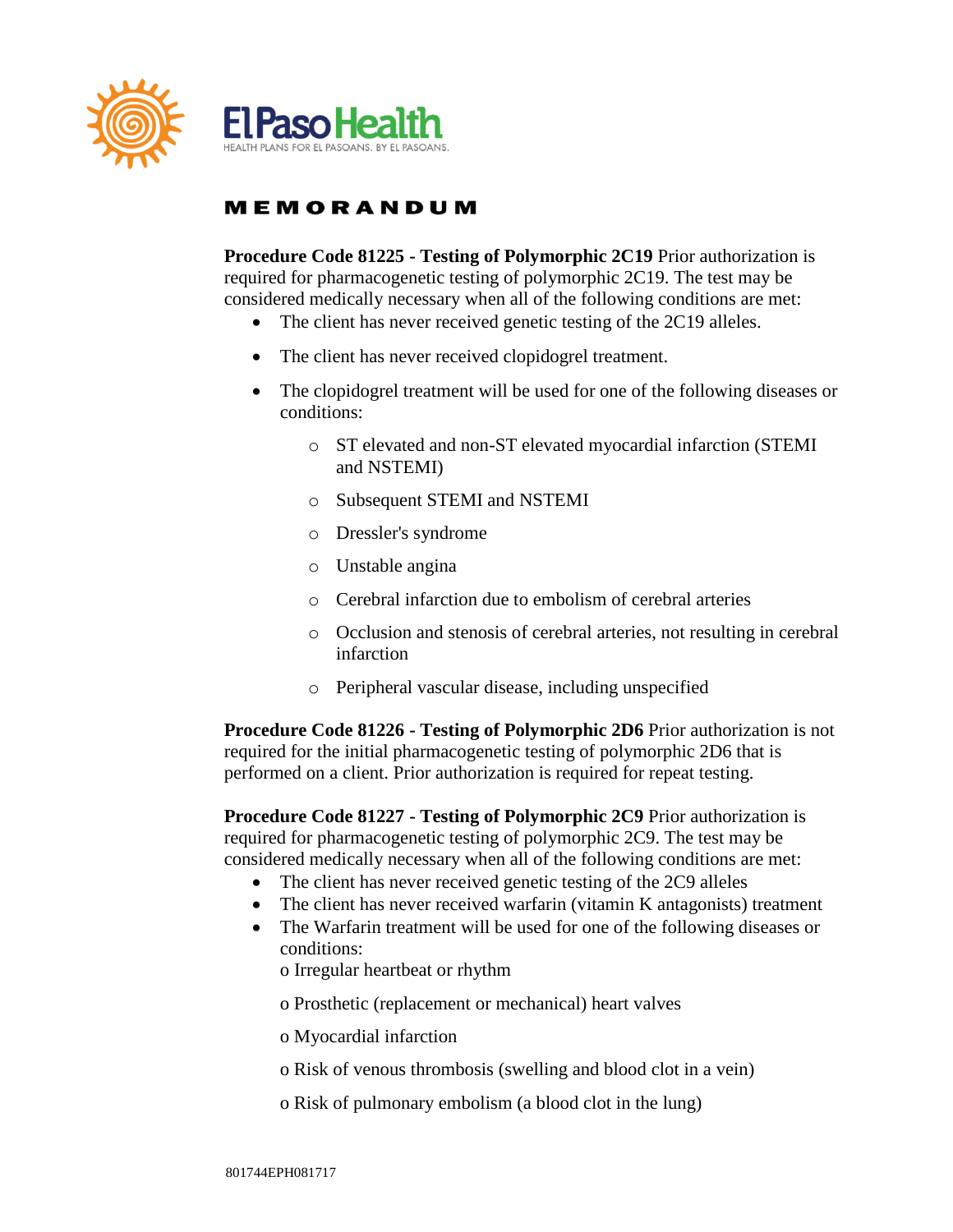

**Repeat Testing** Prior authorization requests to repeat the same test (procedure code 81225, 81226, or 81227) will be reviewed by the medical director when one of the following criteria is met:

 Previous test results are unavailable. Every reasonable effort must be made to obtain the test results from the client's provider or laboratory who previously ordered or conducted testing. Documentation of these efforts must be submitted with the prior authorization request. o Irregular heartbeat or rhythm

o Prosthetic (replacement or mechanical) heart valves

- o Myocardial infarction
- o Risk of venous thrombosis (swelling and blood clot in a vein)

o Risk of pulmonary embolism (a blood clot in the lung)

**Repeat Testing** Prior authorization requests to repeat the same test (procedure code 81225, 81226, or 81227) will be reviewed by the medical director when one of the following criteria is met:

- Previous test results are unavailable. Every reasonable effort must be made to obtain the test results from the client's provider or laboratory who previously ordered or conducted testing. Documentation of these efforts must be submitted with the prior authorization request.
- The client has Huntington's disease and a history of pharmacogenetic testing of 2D6 (procedure code 81226) for tetrabenzine treatment, and the new request is for the same testing of 2D6 but for eliglustat to treat Gaucher disease type 1. The client has Gaucher disease type 1 and a history of pharmacogenetic testing of 2D6 (procedure code 81226) for eliglustat treatment, and the new request is for the same testing of 2D6 but for tetrabenzine to treat Huntington's disease.

**Noncovered Services** The following services are not a benefit of Texas Medicaid:

- Pharmacogenetics tests of polymorphisms in a p450 superfamily other than 2D6, 2C19, or 2C9, which are performed for the purpose of aiding in the choice of drug or dose to increase efficacy or avoid toxicity, as they are considered experimental and investigational
- The routine clinical use of genetic testing to screen patients treated with clopidogrel who are undergoing percutaneous coronary intervention (PCI)